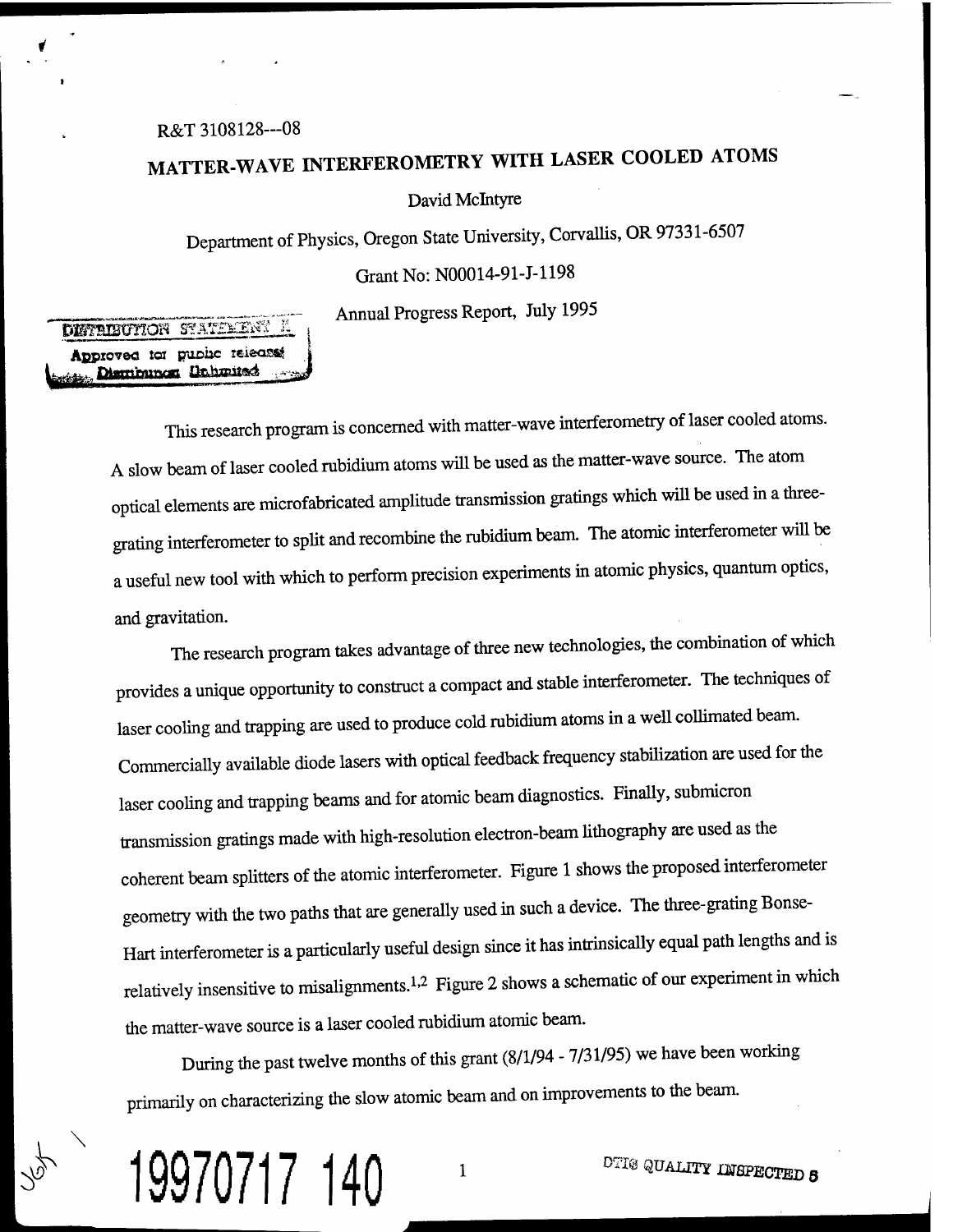

#### DEPARTMENT OF THE NAVY OFFICE OF NAVAL RESEARCH SEATTLE REGIONAL OFFICE 1107 NE 45TH STREET. SUITE 350 SEATTLE WA 98105-4631 IN REPLY REFER TO:

4330 ONR 247 11 Jul 97

- From: Director, Office of Naval Research, Seattle Regional Office, 1107 NE 45th St., Suite 350, Seattle, WA 98105
- To: Defense Technical Center, Atta: P. Mawby, 8725 John J. Kingman Rd., Suite 0944, Ft. Belvoir,VA 22060-6218

Subj: RETURNED GRANTEE/CONTRACTOR TECHNICAL REPORTS

1. This confirms our conversations of 27 Feb 97 and <sup>11</sup> Jul 97. Enclosed are a number of technical reports which were returned to our agency for lack of clear distribution availability statement. This confirms that all reports are unclassified and are "APPROVED FOR PUBLIC RELEASE" with no restrictions.

2. Please contact me if you require additional information. My e-mail is *silverr@onr.navy.mil* and my phone is (206) 625-3196.

*SALES* )<br>•Web 20 **/ •** *n,Ci<~<~* **<sup>v</sup>** ROBERT J. SILVERMAN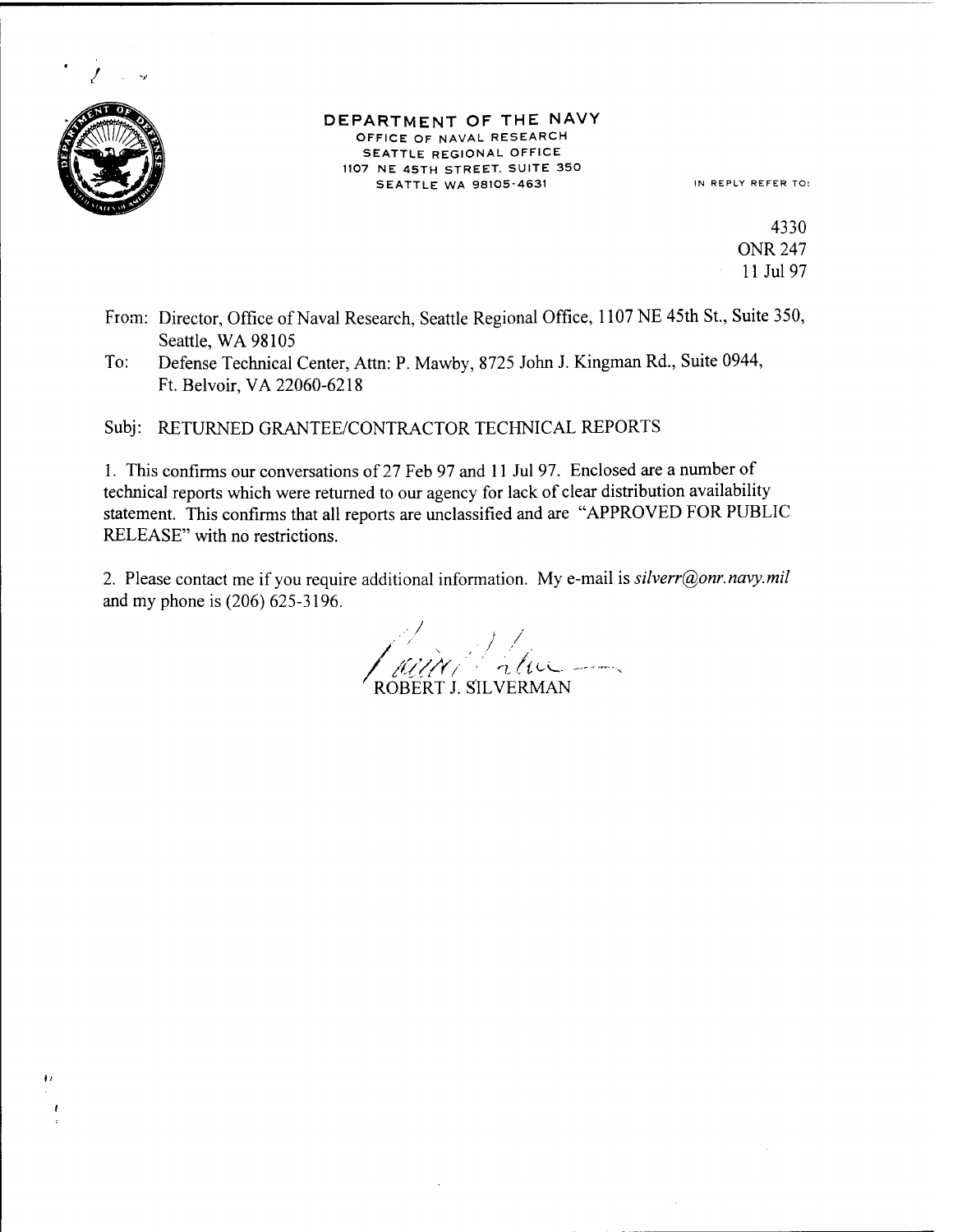

Fig. 1. Three-grating Bonse-Hart interferometer with two-path interference configuration shown.

 $\ddot{\phantom{0}}$ 



Fig. 2. Experimental schematic for three-grating interferometry with laser cooled atomic beam. The pieces of the magnetic field coils shown in bold are the ones mainly responsible for the two-dimensional quadrupole field forming the funnel.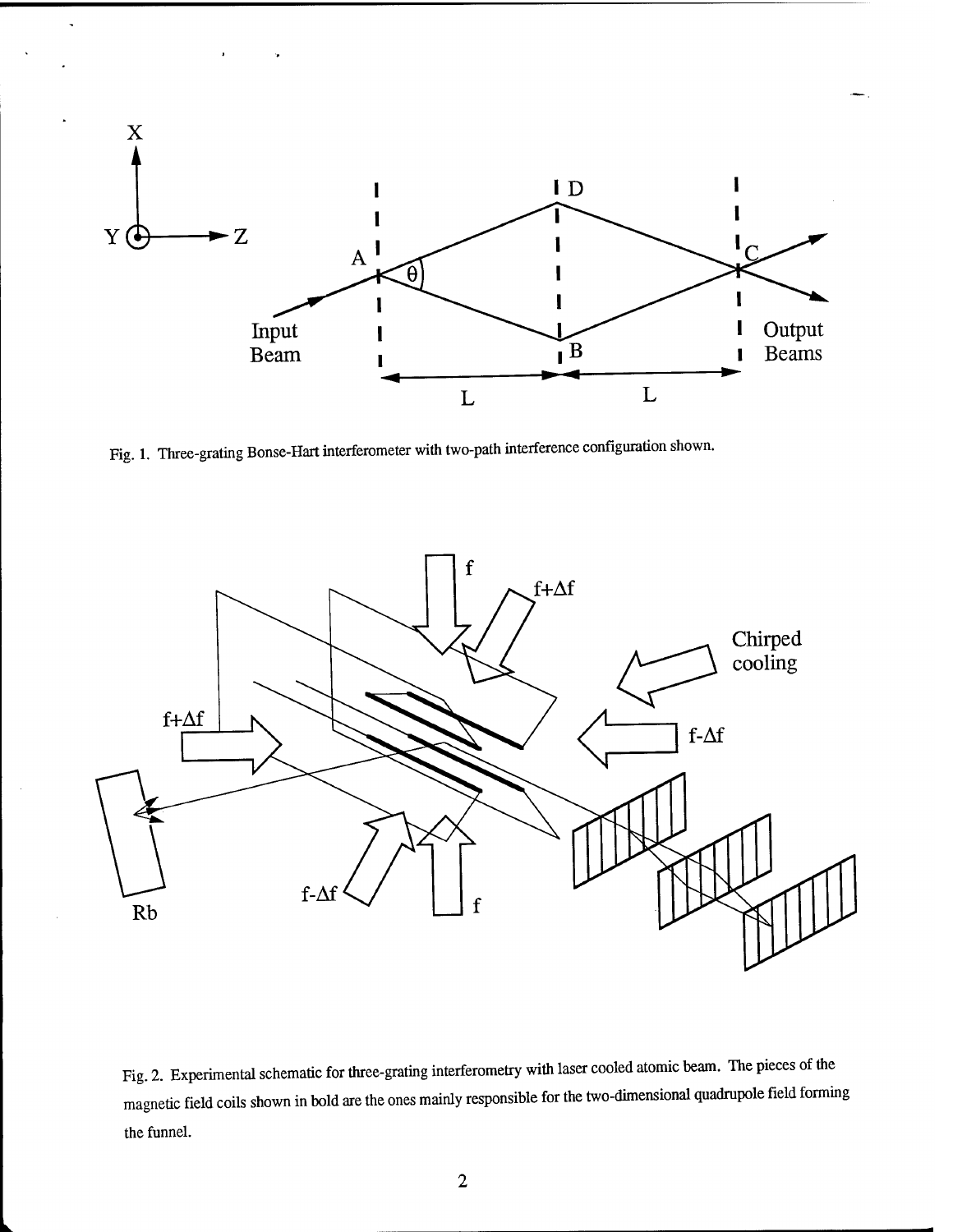As shown in Fig. 2, rubidium atoms from the oven are slowed and cooled by the scattering force from a counterpropagating laser beam tuned below the  $F = 3$  to  $F' = 4$  hyperfine transition of the  $D_2$  line of <sup>85</sup>Rb. During the cooling, the laser frequency is ramped toward the resonance frequency to compensate for the decreasing Doppler shift of the decelerating atoms.<sup>3,4</sup> By adjusting the frequency of the laser at the end of this ramp, we can control the characteristic velocity of the cooled beam, which is important for loading the atoms into a trap.<sup>5</sup> A second chirped diode laser is used to counteract optical pumping of the atoms to the other hyperfine level of the ground state.

The slow atoms drift into a two-dimensional magnetic quadrupole field in which six laser beams intersect to form a two-dimensional magneto-optic trap or so-called atomic funnel.<sup>6,7</sup> The coils that produce the two-dimensional quadrupole magnetic field are shown in Fig. 2. The funnel is presently oriented horizontally. Figure 3 shows a schematic of the experiment as viewed from above. The atoms experience molasses-type damping in all three dimensions and are trapped in the two dimensions transverse to the axis of the trap. Along the axis of the trap, the atoms move with a velocity determined by the intersecting laser beam frequencies. Three lasers at frequencies  $f$  and  $f \pm \Delta f$  are used, with the laser at frequency f used for the vertical pair of beams. In the horizontal plane, the laser beams are aligned at 45° with respect to the funnel axis, with the two beams coming toward the funnel output beam at frequency  $f - \Delta f$  and the two beams coming from behind at frequency  $f + \Delta f$ . This moving molasses configuration results in atoms moving with a velocity that Doppler shifts the horizontal beams up and down respectively to the mean frequency  $f$ . This produces a beam of atoms moving along the axis of the magnetic field with a mean velocity of  $\sqrt{2} \Delta f \lambda$ . The three lasers are each frequency-offset locked to a fourth reference laser that is stabilized to a rubidium absorption cell using polarization spectroscopy. Thus we can independently change the detuning of the mean laser frequency  $f$  with respect to the atomic resonance frequency  $f_0$  to optimize the cooling and trapping, as well as the detuning  $\Delta f$  that controls the funnel beam velocity. Velocities much less than 10 m/s are too strongly influenced by gravity to be used in a horizontal interferometer but could be used in a vertical geometry. All the

3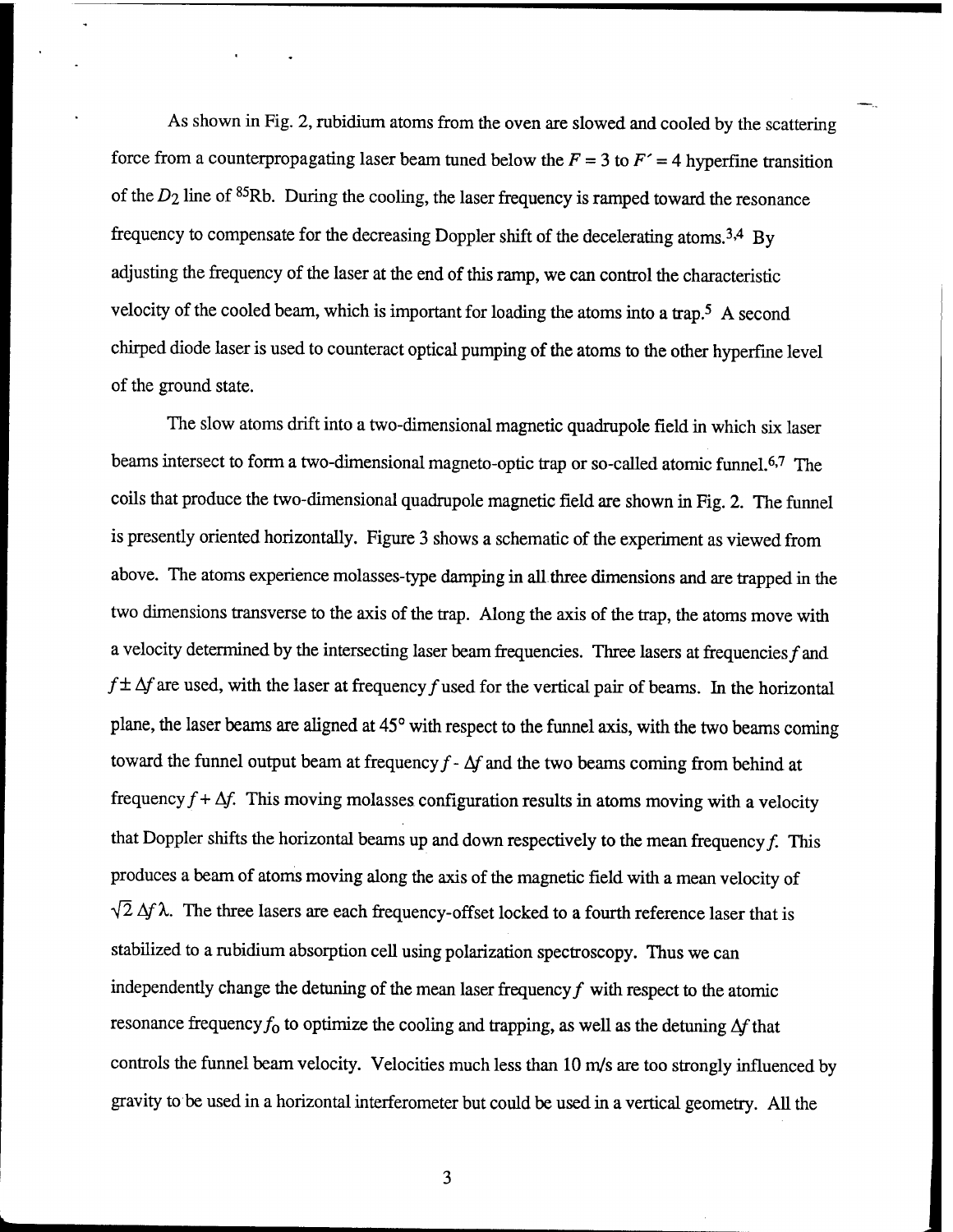

 $\overline{a}$ 

Fig. 3. Top schematic view of the atomic funnel. Not shown are the counterpropagating vertical lasers at frequency  $f$  and the coils used to create the two-dimensional quadrupole magnetic field.

lasers used in this experiment are diode-lasers that use diffraction gratings as an optical feedback element.<sup>8</sup> These lasers have a FWHM linewidth of 150 kHz.<sup>9</sup> When frequency-offset locked together, they have relative jitters of 10 kHz, which is very important for a well defined velocity of the slow beam.

Atoms in the funnel are monitored by viewing their fluorescence with a CCD camera and a photomultiplier. Atoms that leave the funnel along the axis will enter a region with no laser fields and so will not fluoresce. To detect these atoms, we have introduced a horizontal standing-wave laser field approximately <sup>1</sup> cm beyond the end of the funnel, as depicted in Fig. 3. With red detuning, this standing-wave probe also provides one-dimensional transverse molasses damping of the atomic beam. From the CCD images of the atoms in the trap and the probe, we can measure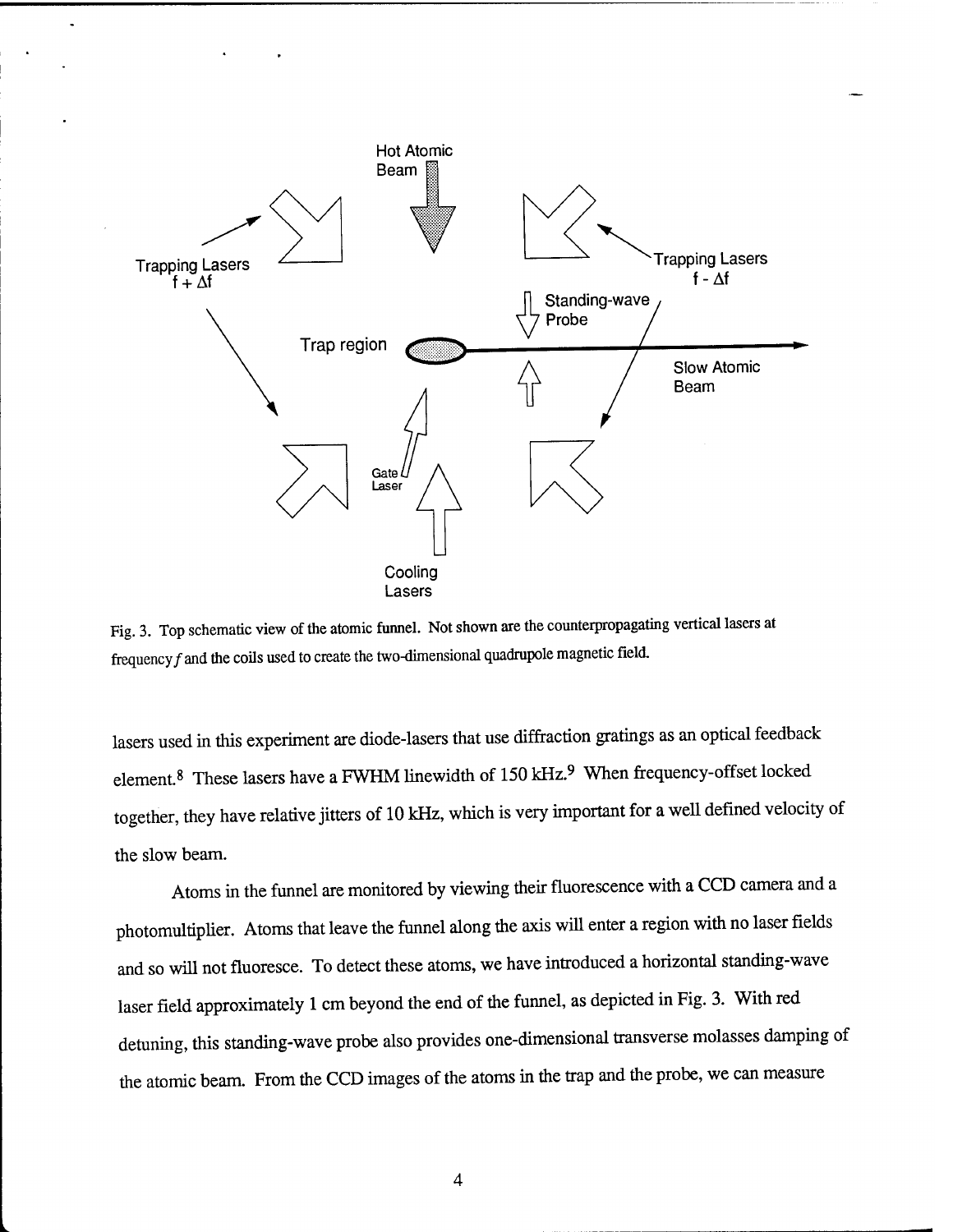the transverse spread of the beam as it travels downstream. The observed spread implies a transverse temperature of approximately 500  $\mu$ K.

To determine the velocity and longitudinal temperature of the slow atomic beam, we have done time-of-flight experiments.<sup>6</sup> Atoms near the exit end of the funnel are deflected away with <sup>a</sup> resonant traveling-wave laser beam (gate laser in Fig. 3). The frequency of this gate laser is then quickly switched away from resonance and then back again 2-3 ms later to allow a short pulse of atoms to travel to the probe region. The transit time and spreading of this pulse as measured with the downstream probe fluorescence yields the mean beam velocity and the longitudinal temperature. The measured signals are fit to a function that models the funnel as a line of point sources, each with the same mean drift velocity and velocity spread. Figure 4 shows a sample signal and the resultant fit. For most of our data, the pulse of atoms is long enough that the mean beam velocity is determined primarily by the delay of the leading edge of the pulse with respect to the gate and the longitudinal temperature is determined primarily by the slopes of the leading and trailing edges of the pulse. Data were taken for a range of values of the detuning  $\Delta f$  of the horizontal lasers from the vertical laser. Figure 5 shows the results of the measured beam velocity. The expected straight line  $v = \sqrt{2}\Delta f \lambda$  is shown as a dotted line. The data show consistently higher velocities over the complete range of detuning. Intensity imbalances in our system are small and cannot explain the large deviations seen. Displacement of the trapped atoms from the axis of the trap would subject them to axial magnetic fields that could shift the expected drift velocity of the beam. This effect is estimated to be less that 0.3 m/s for our experiment. The most likely explanation for the observed deviations is that the atoms experience an axial magnetic field caused by the earth's field and other magnetic equipment in the vicinity of the vacuum chamber. A magnetic field B along the axis of  $\sigma^+$ - $\sigma$  molasses leads to a drift velocity of the atoms of  $v = -g_e\mu_B B$  /  $\hbar k$ , where  $g_e$  is the excited state Lande factor,  $\mu_B$  is the Bohr magneton, and *k* is the laser beam wavevector.<sup>10</sup> This effect would result in a change in the offset of the dotted line shown in Fig. 5, but would not affect the slope. A change in slope can be explained by examining the dynamics of atoms as they enter and leave the trap. Atoms are damped to their final velocity

5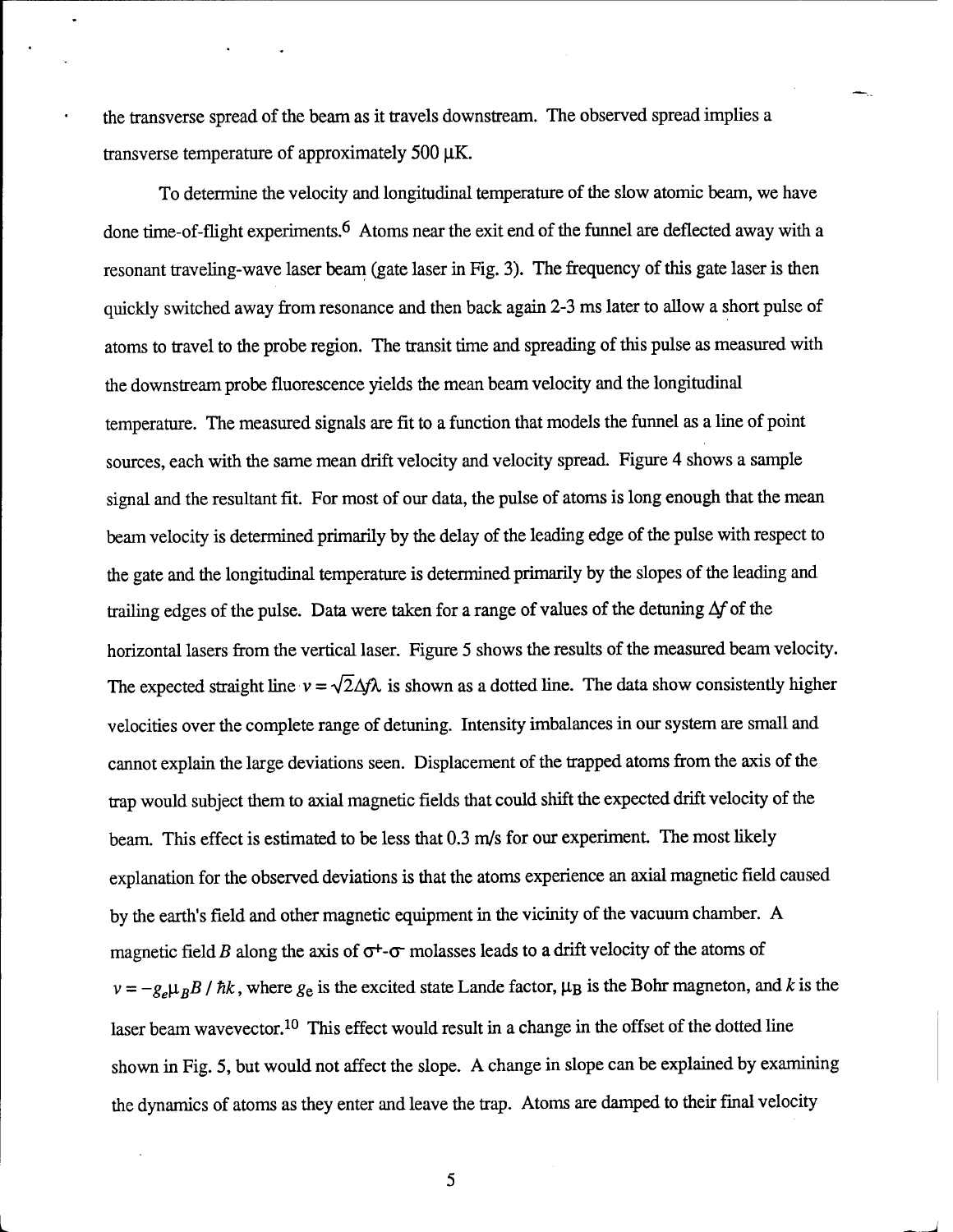

Fig. 4. Measured fluorescence of atoms from standing wave probe (filled circles) and fitted theoretical model (solid line). This data yields a beam velocity of 4.8 m/s and a longitudinal temperature of 500  $\mu$ K.



Fig. 5. Velocity of atoms leaving funnel as a function of the frequency offset  $\Delta f$  of the horizontal lasers. The filled (open) triangles correspond to a mean laser detuning of *IT* (3r) from resonance. The dotted line is the expected velocity of atoms from a moving molasses. The solid curve represents a more detailed model that includes an axial magnetic field of 4 G and a finite velocity damping time of the atoms in the molasses of 1.2 ms.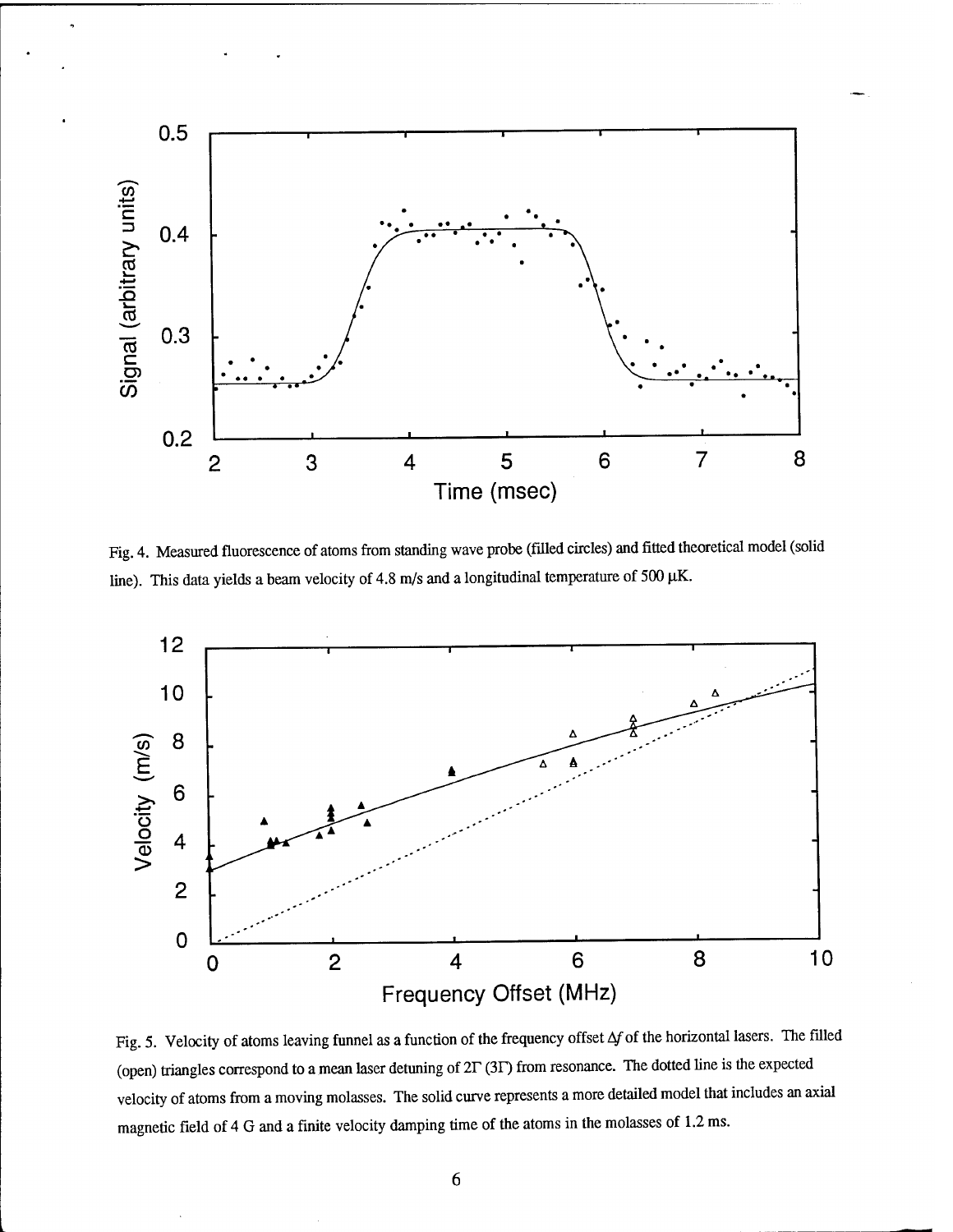with a characteristic time  $\tau = m / \alpha$ , which for simple one-dimensional Doppler cooling can be as short as 83  $\mu$ s for rubidium, with a laser detuning of  $\Gamma/2$ . The damping time in our funnel is expected to be of order <sup>1</sup> ms, because of larger detunings used (2T and *3T)* and deviations from an ideal two-level system. If the transit time of the atoms through the funnel is of the order of or less that the damping time, then the atoms will not have enough time to accelerate to the final expected velocity. The solid curve in Fig. 5 shows the expected velocity for atoms that enter the funnel with no axial velocity and must travel <sup>1</sup> cm to leave the funnel. An assumed 4 G axial field is responsible for the non-zero velocity of atoms in the stationary molasses ( $\Delta f = 0$ ), while an assumed damping time of 1.2 ms is responsible for the nonlinearity in the curve. The time of flight signals yield a longitudinal temperature of 500  $^{+500}_{-250} \mu K$ , which is consistent with the Doppler cooling limit for rubidium of 300  $\mu$ K (for  $\Delta = 2\Gamma$ ).

From the magnitude of the photomultiplier signal we have estimated that there are approximately  $4 \times 10^8$  atoms in the funnel each time it is loaded. With a chirp frequency of 25 Hz, we thus have  $10^{10}$  atoms/s in the slow beam. Atoms loaded from one chirp are ejected from the trap well before atoms from the next chirp arrive.

We have recently completed construction of a tapered magnetic solenoid that we will use to implement  $\sigma$  Zeeman cooling in our experiment.<sup>11</sup> The magnet consists of 18 layers of wire with a varying pitch that will produce a longitudinal magnetic field designed to keep decelerating atoms in resonance with a fixed laser frequency. This will produce a continuous beam of slow atoms to load into the funnel, instead of the pulsed beam from the chirped laser cooling scheme we now employ. From previous experiments, we can expect a large increase in flux from this new cooling scheme.<sup>11,12</sup>

We have recently placed a hot wire detector 30 cm downstream of the funnel. The hot tungsten wire ionizes rubidium ions and the resulting current can used as a measure of the atomic flux. Preliminary work indicates rubidium atoms at the detector, but more work is required to quantify the results.

7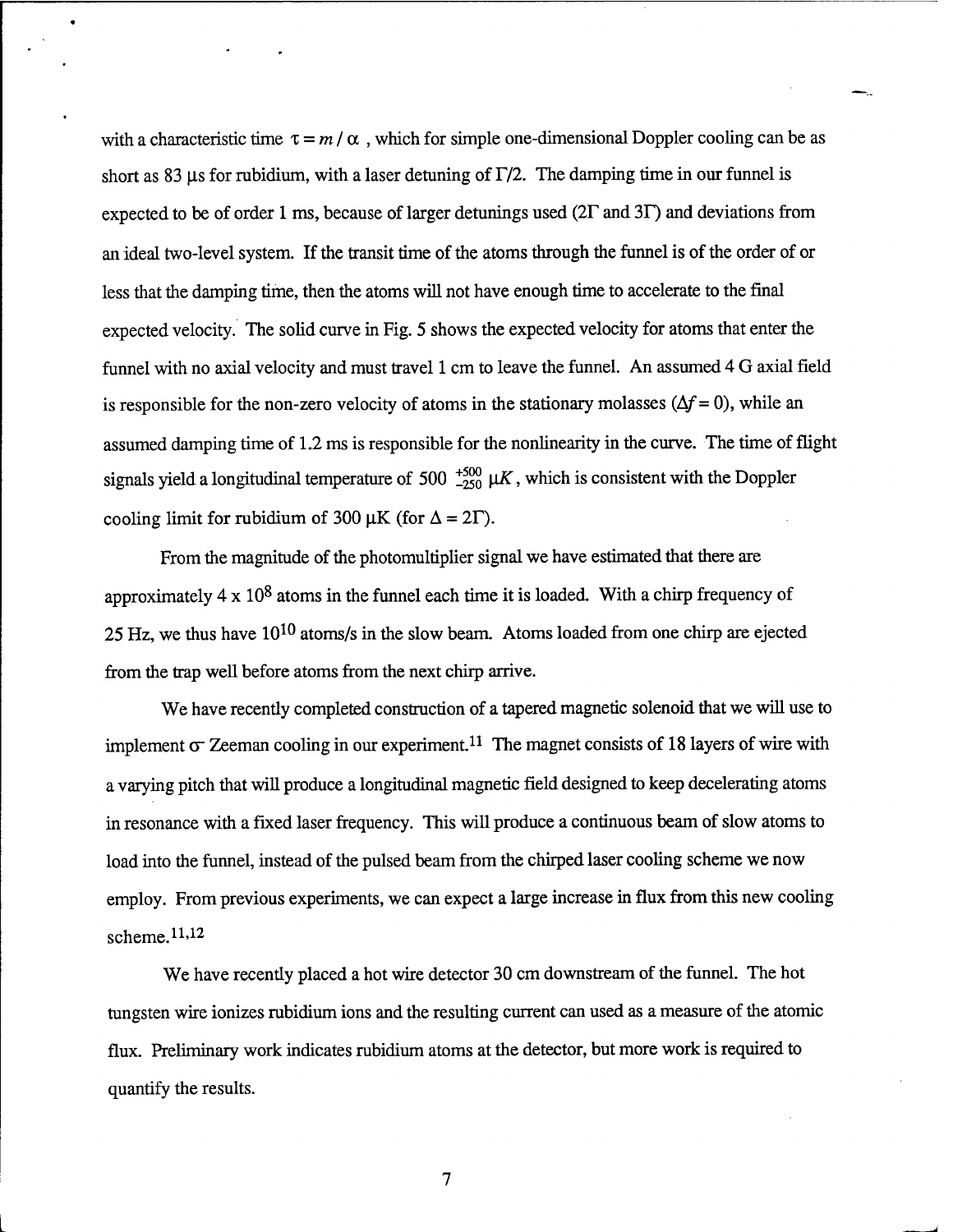We are now preparing to put the diffraction gratings into the vacuum chamber. The amplitude transmission gratings have a period of 250 nm and are made from free-standing silicon nitride films on silicon substrates.<sup>13</sup> The three gratings will be separated by 5 cm and will diffract the rubidium beam by 2 mrad into the first order. Compared to the other interferometers which have been demonstrated using material structures,<sup>14</sup> ours is relatively compact. The ability to tune the velocity of the funnel output beam also provides our experiment with another degree of flexibility.

A report on the rubidium atomic funnel work was presented at the Fourteenth International Conference on Atomic Physics, Boulder, Colorado, July 31- August 5, 1994,<sup>15</sup> and will be presented at the Optical Society of America Annual Meeting, Portland, Oregon, September 10-15, 1995.<sup>16</sup>

During the 1994-1995 academic year there were three graduate students working full time on this research. Two were funded fully by this grant, and the third was funded partly by this grant and partly by a department teaching assistantship. Two graduate students were working part time on this research, funded by department teaching assistantships. During this summer, three graduate students are working full time on this research. All are funded by this grant. One student has completed a Ph.D. thesis during the summer.

#### References

- i B. J. Chang, R. Alferness, and E. N. Leith, Appl. Opt. 14, 1592 (1975).
- 2 H. Mendlowitz and J. A. Simpson, J. Opt. Soc. Am. 52, 520 (1962).
- <sup>3</sup> W. Ertmer, R. Blatt, J. L. Hall, and M. Zhu, Phys. Rev. Lett. 54, 996 (1985).
- 4 R. N. Watts and C. E. Wieman, Opt. Lett. **11,** 291 (1986).
- 5 D. Sesko, C. G. Fan, and C. E. Wieman, J. Opt. Soc. Am. B 5, 1225 (1988).
- <sup>6</sup> E. Riis, D. S. Weiss, K. A. Moler, and S. Chu, Phys. Rev. Lett. 64, 1658 (1990).
- <sup>7</sup> J. Nellessen, J. Werner, and W. Ertmer, Opt. Commun. 78, 300 (1990).
- 8 C. E. Wieman and L. Hollberg, Rev. Sci. Instrum. 62, 1 (1991).
- <sup>9</sup> J. J. Maki, N. S. Campbell, C. M. Grande, R. P. Knorpp, and D. H. Mclntyre, Opt. Commun. **102,** 251 (1993).